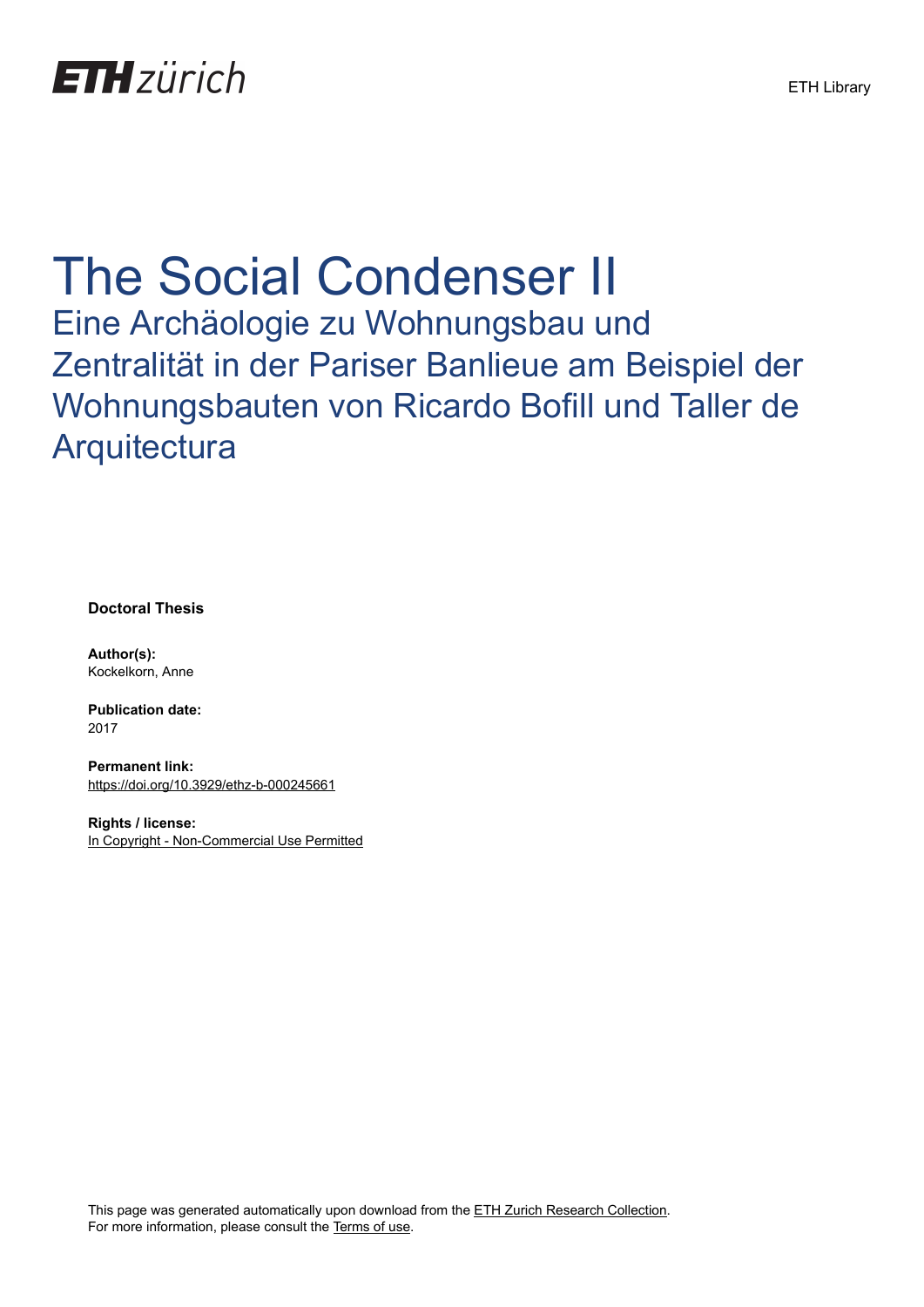Diss. ETH 24804

## The Social Condenser II

**Eine Archäologie zu Wohnungsbau und Zentralität in der Pariser Banlieue am Beispiel der Wohnungsbauten von Ricardo Bofill und Taller de Arquitectura**

Abhandlung zur Erlangung des Titels

DOKTORIN DER WISSENSCHAFTEN der ETH ZÜRICH (Dr. sc. ETH Zürich)

vorgelegt von

#### **Anne Kockelkorn**

Dipl. ing., Kunsthochschule Berlin-Weißensee geboren am 8.8.1975 in München

angenommen auf Antrag von Prof. Dr. Philip Ursprung, ETH Zürich Prof. Dr. Jean-Louis Cohen, New York University Prof. Dr. Christian Schmid, ETH Zürich

2017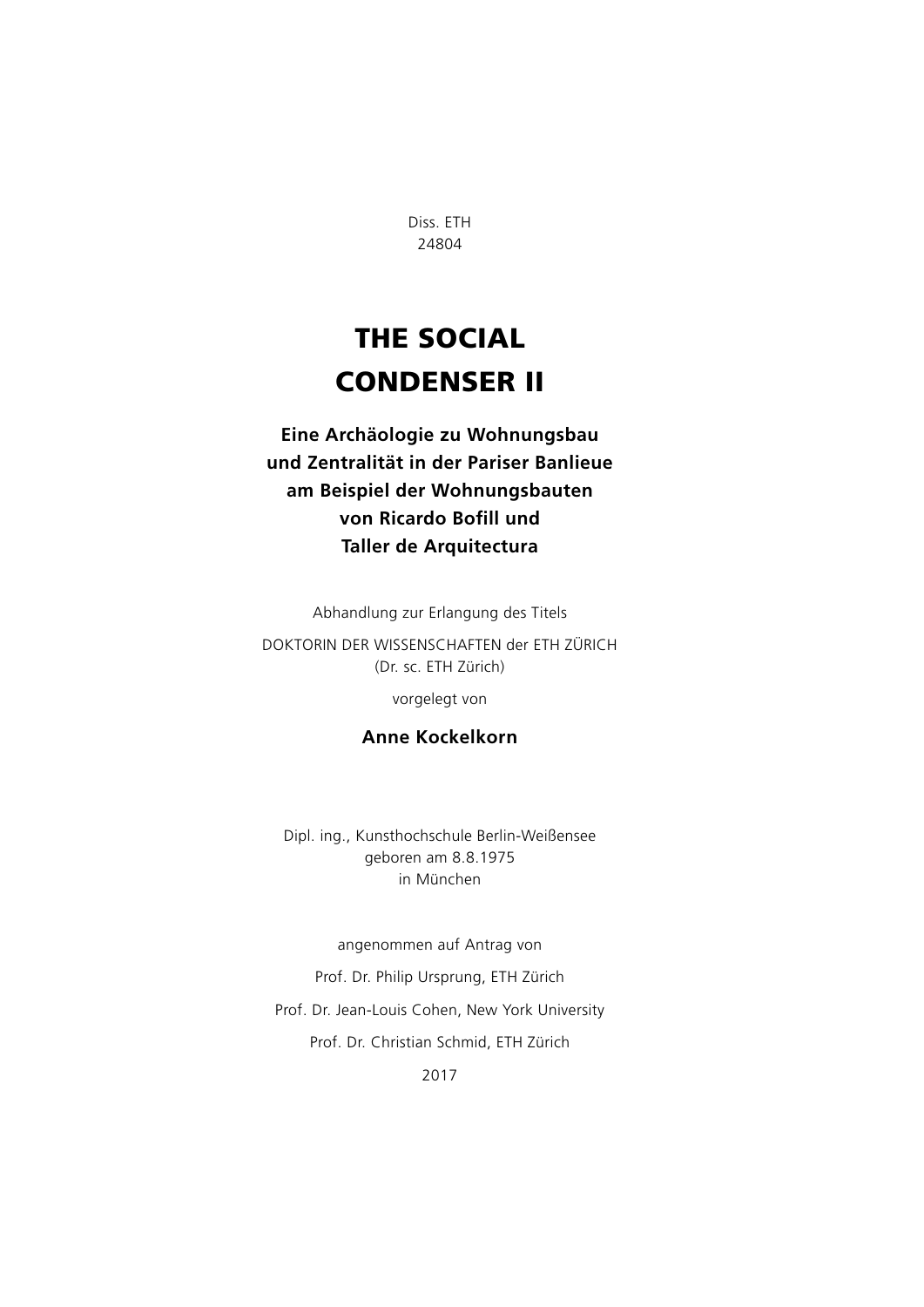### Abstract

This thesis analyses the changes in architectural discourse, housing policies, and urban development before and after the neoliberal turn in France in the 1970s. Its topic is the relationship between housing and centrality in the urban periphery, and the key question is how this relationship changed in the course of the structural reforms of the 1970s following the economic crisis in France.

The objects of this dissertation are six urban development projects designed by the Catalan architecture firm Ricardo Bofill–Taller de Arquitectura for the Parisian new towns and in the urban peripheries of Francoist Spain. The colossal housing project "The Spaces of Abraxas" in the Parisian new town Marne-la-Vallée, completed in 1983 during the heydays of postmodernism, serves as the starting point of the analysis. Subsequently, this study investigates Abraxas' unrealized predecessors from the late 1960s and early 1970s, multifunctional housing monuments conceived to transpose the qualities of historic city centers into the peripheries of Madrid, Barcelona and Paris.

I trace the relational change of housing and centrality from two angles: first, I draw on my ethnographic research based on living on site in Abraxas; second, I contextualize Abraxas within the economic, esthetic and urban aspects of its planning history and its unrealized forerunners. By adopting this transdisciplinary approach, this work closes three gaps in architectural historiography. First, it provides a new reading of postmodernism through the analysis of the largely unknown transdisciplinary approach of Ricardo Bofill-Taller de Arquitectura, an approach which is closer related to Alexandre Kojève's interpretation of Hegel than to postmodernist language games. Second, the work foregrounds the French projects of Taller de Arquitectura which have neither been historically reviewed, nor embedded in the urban political context of the new town planning in Paris. Their analysis and contextualization opens up a new perspective on the claim of "urban innovation" in the implementation of the Parisian new towns before and during the cultural, economic and political upheavals of the 1970s. Third, my analysis of the neoliberal structural reforms of the 1970s and their effects on architecture, housing and urban space, through the case study of their socio-spatial consequences on Abraxas, shows ways to think of the architecture of housing as a process: as a process that emerges through political negotiation and continues to evolve in this way.